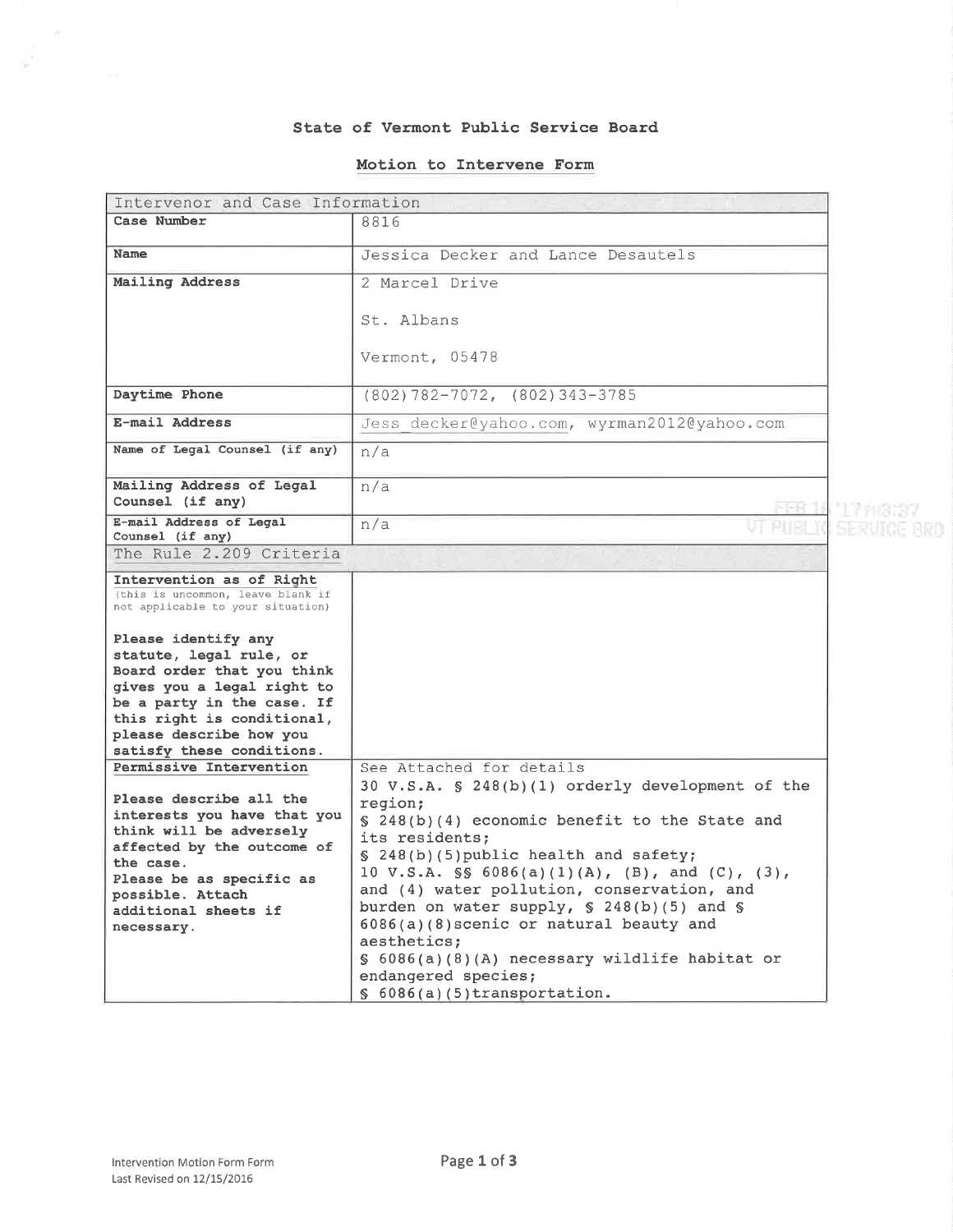| Please state whether there are<br>other ways to protect your<br>interest(s) besides as a party<br>participating in this<br>proceeding. If there is no other<br>way for you to protect your<br>interests, please state this<br>fact. Please also explain<br>whether there is already a party<br>in the case who has the same or<br>similar interest(s) to be<br>protected in the case. | There is no other way for me to protect my<br>interests. |  |
|---------------------------------------------------------------------------------------------------------------------------------------------------------------------------------------------------------------------------------------------------------------------------------------------------------------------------------------------------------------------------------------|----------------------------------------------------------|--|
| Certification This section may be completed by the intervenor or a duly authorized representative.                                                                                                                                                                                                                                                                                    |                                                          |  |
| I certify that the information provided on this form is true and accurate to the<br>best of my knowledge.                                                                                                                                                                                                                                                                             |                                                          |  |
| Jessica Decker, Lance Desautels<br>Print Name                                                                                                                                                                                                                                                                                                                                         |                                                          |  |
|                                                                                                                                                                                                                                                                                                                                                                                       |                                                          |  |

J.

 $\alpha$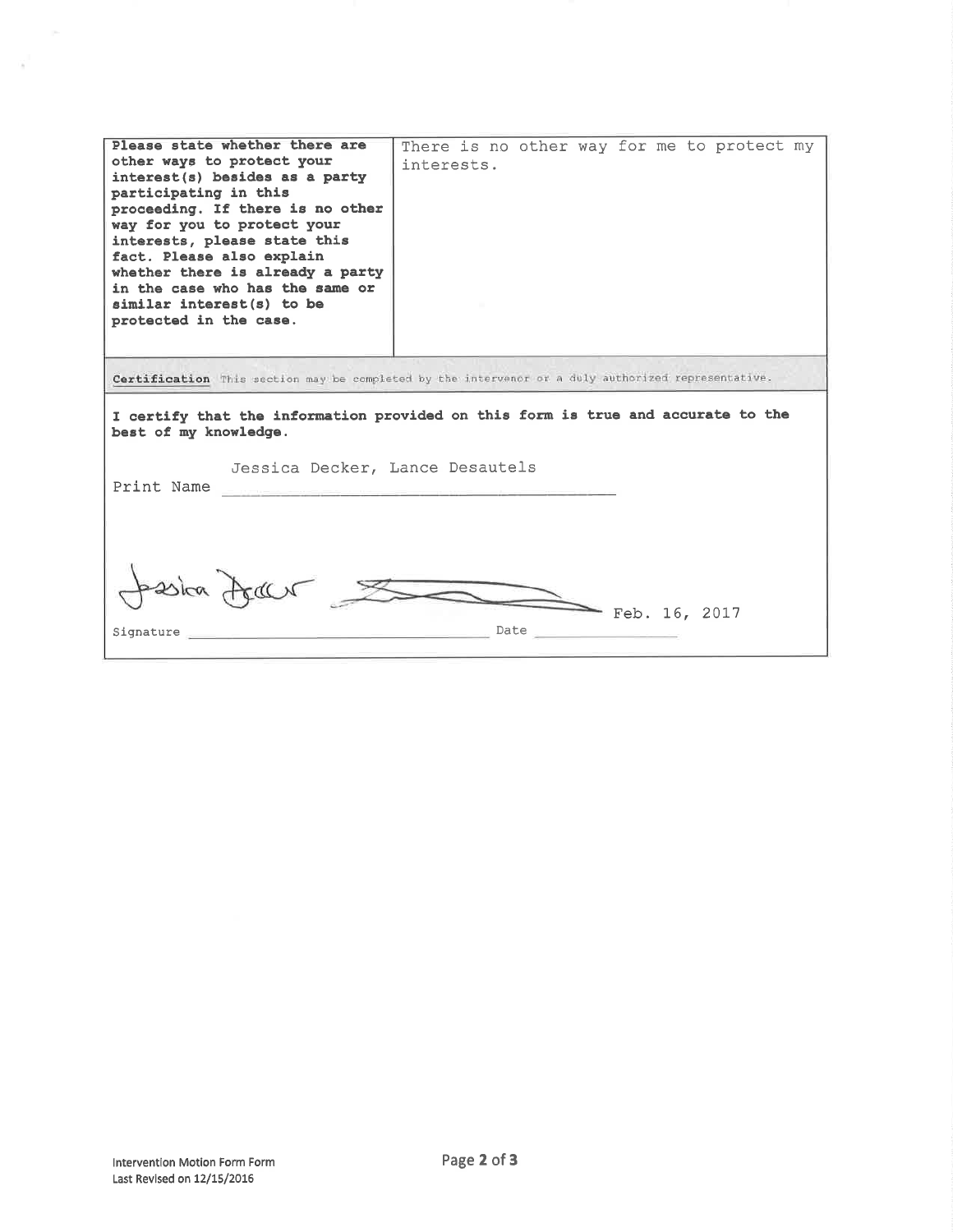# STATE OF VERMONT PUBLIC SERVICE BOARD

Docket No. 8816

Petition of Swanton Wind LLC

# MEMORANDUM IESSICA DECKERAND LANCE DESAUTELS IN SUPPORT OF MOTION TO INTERVENE OF **IESSICA DECKER AND LANCE DESAUTELS**

l, Jessica Decker, in support of the Motion to lntervene filed by myself and my partner Lance Desautels, subject to the penalties of perjury, do hereby state the following facts, which are true to the best of my knowledge and ability:

1. We reside at 2 Marcel Drive, right at the point where St. Albans and Swanton borders meet. We are approximately 4500 feet from the nearest turbine. We have lived here since December, 2008. One of our main attractions to our lot was the location; we had ample privacy and a quiet neighborhood yet we could easily access the towns nearby as well as the interstate.

2. One of our main concerns is the lowering of our property value. Our home is one of our most important financial investments and the construction of industrial wind turbines so close to us would take value from us. The views of the project would distort the beautiful yard and outdoor space we currently enjoy. lt has been shown in other towns in Vermont with lndustrial Wind Turbines do lower values and increase the difficulty to sell a property.

3. With our property being approximately 4500 feet from the nearest turbine, we are concerned with ice and other debris that may be thrown onto our land, vehicles, house, or persons causing damage. Turbines have been known to throw ice more than 2000 feet.

4. Shadow flickering from lndustrial Wind Turbines may impact our sleeping, visual abilities. We currently both experience migraines which can be triggered by light and noise disturbances. The noise generated may also impact our sleeping and make it difficult to fall back asleep.

5. Noise of the construction and running of these large industrial wind turbines is also of great concern Citing earlier the migraines. Persistant noise could cause a considerable decrease in our quality of life.

6. We have also read that Industrial Wind Turbines can generate vibrations in the ground. The blasting and vibrations could affect our foundation, well and/or septic.

7. Of great concern is the need for this type of power. lf you are asking to disrupt people's lives and livelihood, can it be justified? From information received at a question and answer workshop, this question could not be sufficiently answered. From our understanding, it is not something that Vermont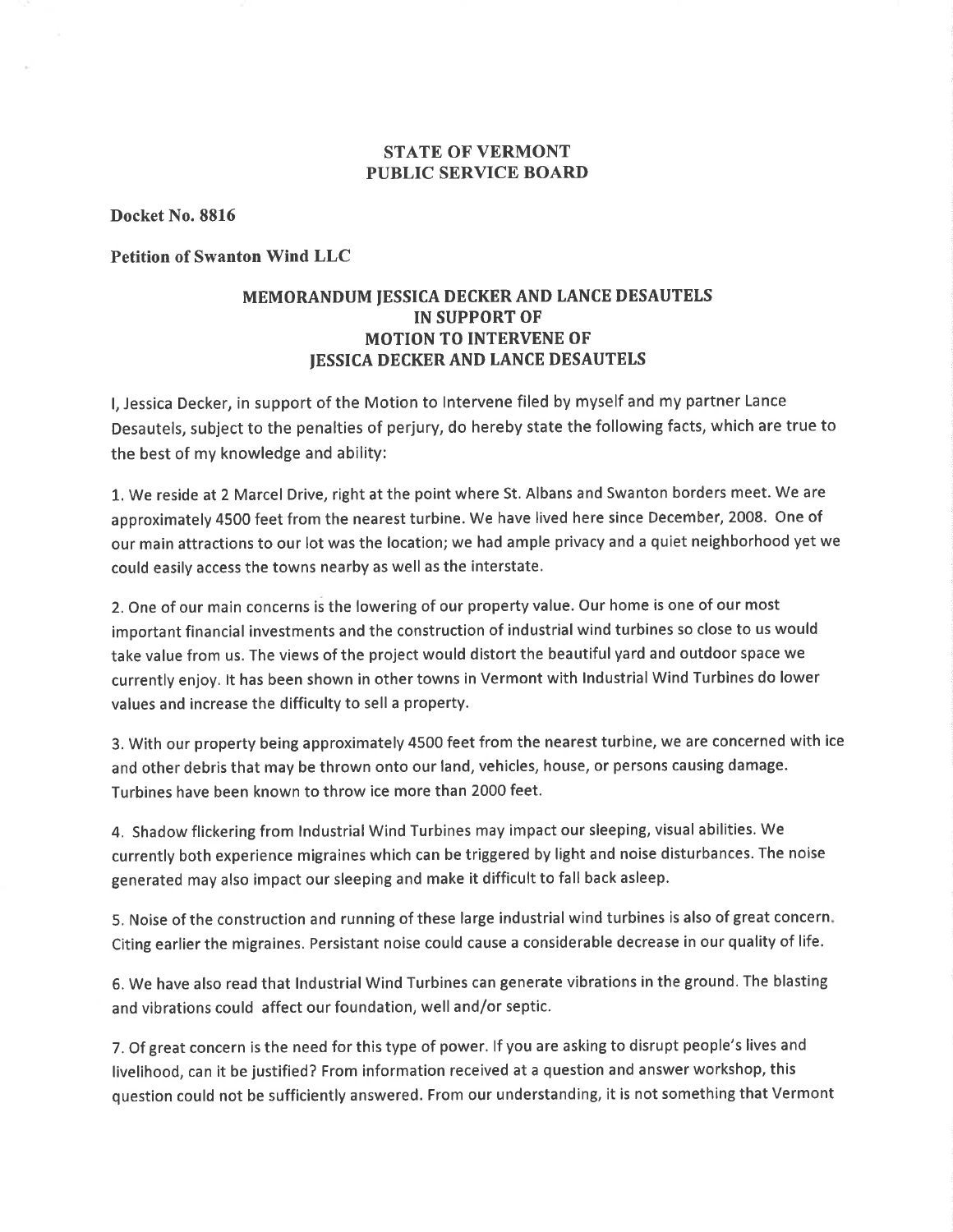needs or that Vermont power companies are asking for. Visually these turbines are intrusive and do not belong so close to residential areas.

pseitra Jean

Jessica Decker Lance Desautels

ū

Dated: February 16, 2017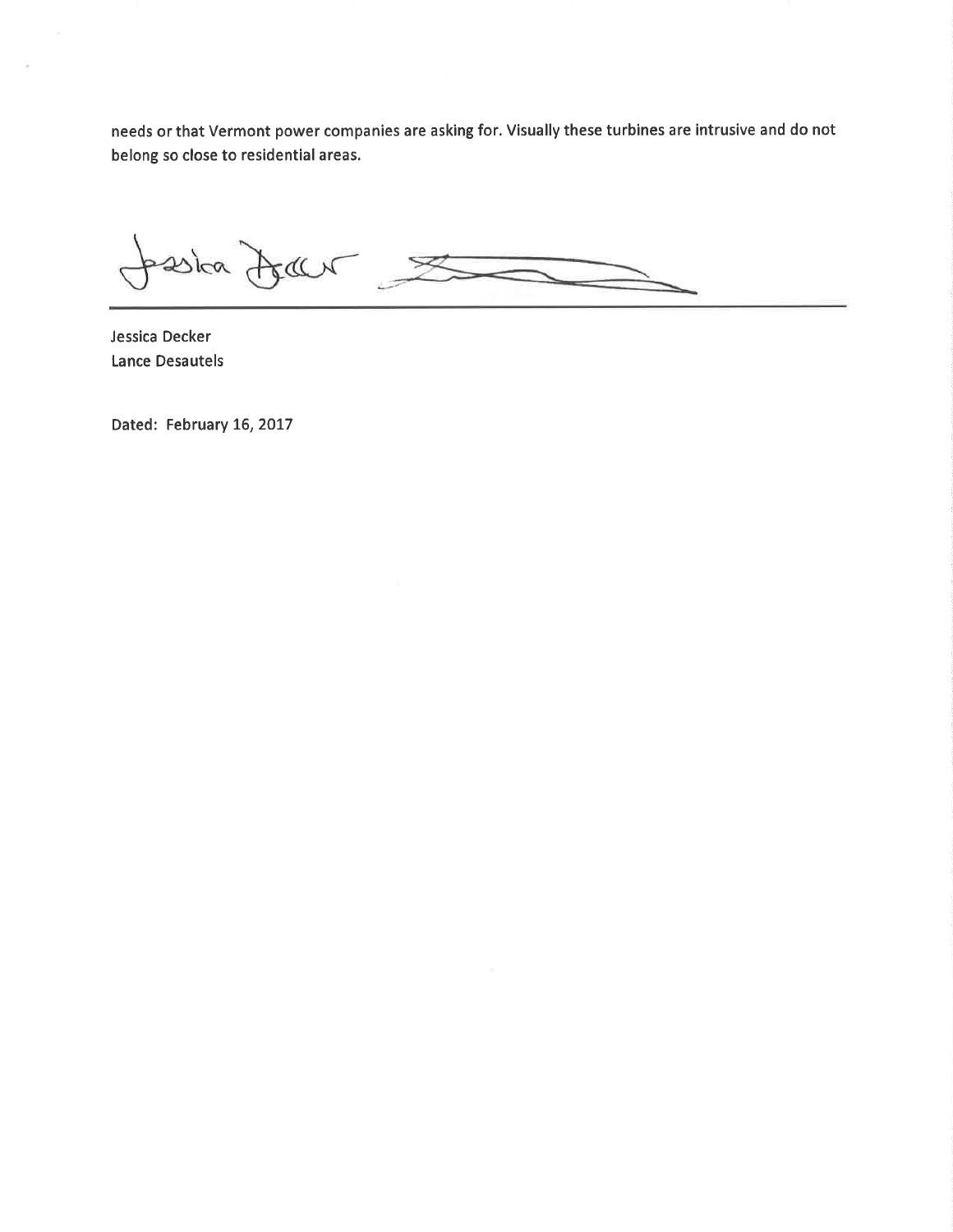## STATE OF VERMONT PUBLIC SERVICE BOARD

Docket No. 8816

Petition of Swanton Wind LLC for a certificate of public ) good, pursuant to 30 V.S.A. \$ 248, for the construction ) of an up to 20 MW wind-powered electric generation <br>plant powered by up to 7 wind turbines located along ) plant powered by up to 7 wind turbines located along ) Rocky Ridge in Swanton, Vermont (1998)

### CERTIFICATE OF SERVICE

We, Brian and Penny Dubie, et.al., certify that on February 16, 2017, copies of the foregoing Notices of Appearance, and Motion to Intervenes of Brian and Penny Dubie, Jeanne Royer, Judith and Patrick Luneau, Karen and Leo Mclaughlin, Sally and Bruce Collopy, Kaye and Frank B . Mehaffey, Jr., Terrance Smith, David A. Goodrich, Robert Perkins, Patricia Messier, Sarah & Ed Ferguson, Ian and Danielle Garrant, Curtis Swan and Sara Luneau-Swan, Dan and Nancy Dunne, Erynn & Tyrell Boudreau, Dennis Hendy and Diane Bell, Mary and Mark Bushey, Steve Woodward, Kenneth Fox, Michelle and Luc Deslandes, David Butterfield, Bradley Stott and Jennifer Belanger, Clark and Carol Palmer, Paula Pearsall, Greg Pierce and Paula Kane, Mark and Marianne Dubie, Marie and Gil Tremblay, Patricia Rainville and John Smith, Kevin and Dolores Nichols, Jessica Decker and Lance Desautels, Suzanne Seymour, Mary Hunter, Todd Poirier in the above-referenced matter, were served via First-Class U.S. Mail on the interested persons designated in the following Service List.

Respectfully submitted this 16<sup>th</sup> day of February, 2017.

 $By:$ Buan Dute Dibio

Brian Dubie Penny Dubie 770 McKenzie Road Fairfïeld, VT 05455 (802) 734-1877 pennydubie@gmail.com